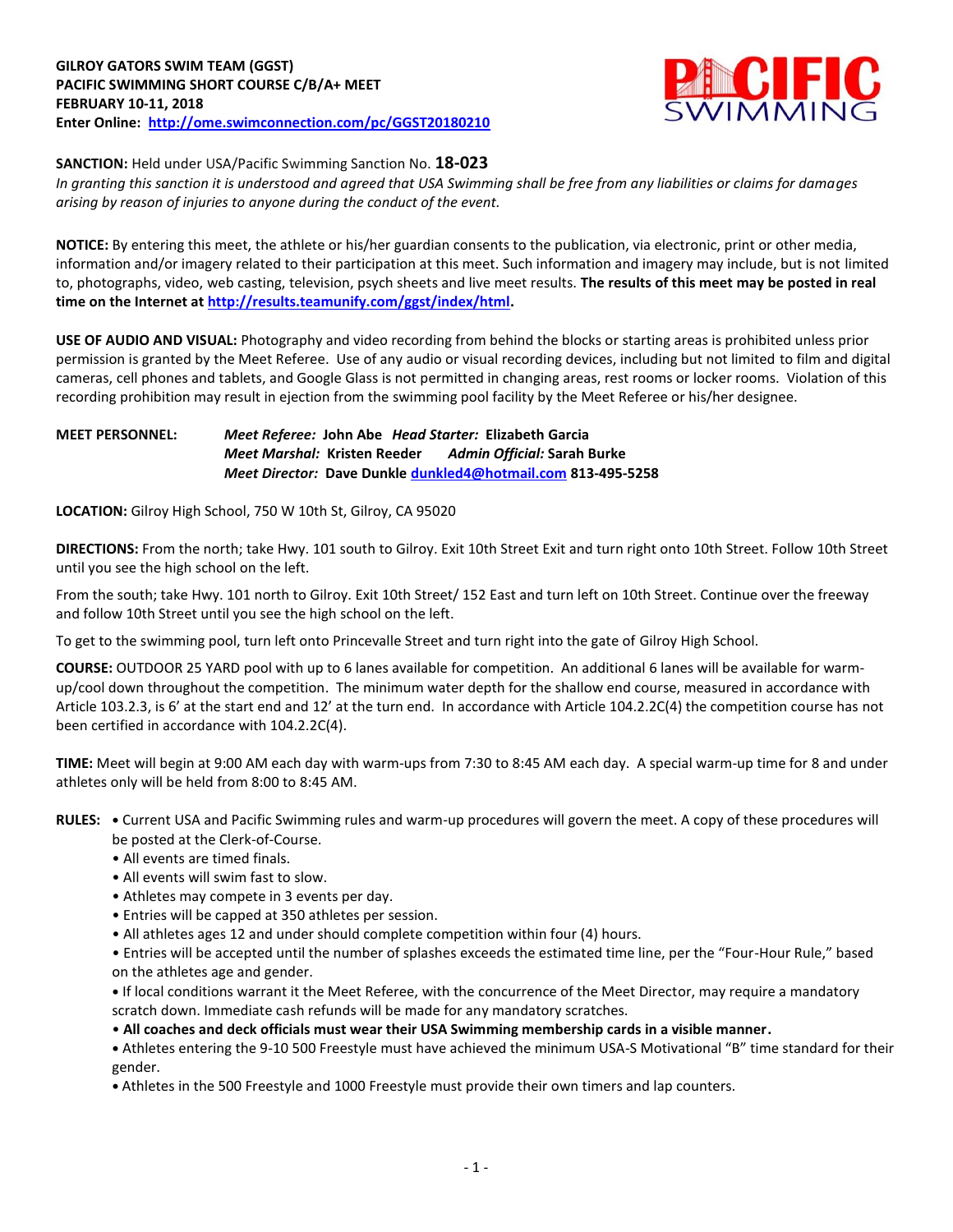**ATTENTION HIGH SCHOOL ATHLETES:** If you are a high school athlete in season, you need to be Unattached from this meet. It is the athlete's responsibility to be Unattached from this meet. You can un-attach at the meet if necessary. This does not apply to athletes swimming under the rules of the Nevada Interscholastic Activities Association (NIAA).

**UNACCOMPANIED ATHLETES:** Any USA-S athlete-member competing at the meet must be accompanied by a USA Swimming member-coach for the purposes of athlete supervision during warm-up, competition and warm-down. If a coach-member of the athlete's USA-S Club does not attend the meet to serve in said supervisory capacity, it is the responsibility of the athlete or the athlete's legal guardian to arrange for supervision by a USA-S member-coach. The Meet Director or Meet Referee may assist the athlete in making arrangements for such supervision; however, it is recommended that such arrangements be made in advance of the meet by the athlete's USA-S Club Member-Coach.

**RACING STARTS:** Athletes must be certified by a USA-S member-coach as being proficient in performing a racing start, or must start the race in the water. It is the responsibility of the athlete or the athlete's legal guardian to ensure compliance with this requirement.

**RESTRICTIONS:** • Smoking and the use of other tobacco products is prohibited on the pool deck, in the locker rooms, in spectator

- seating, on standing areas and in all areas used by athletes, during the meet and during warm-up periods.
- Sale and use of alcoholic beverages is prohibited in all areas of the meet venue.
- No glass containers are allowed in the meet venue.
- No propane heater is permitted except for snack bar/meet operations.
- All shelters must be properly secured.
- Changing into or out of swimsuits other than in locker rooms or other designated areas is prohibited.

• Destructive devices, to include but not limited to, explosive devices and equipment, firearms (open or concealed), blades, knives, mace, stun guns and blunt objects are strictly prohibited in the swimming facility and its surrounding areas. If observed, the Meet Referee or his/her designee may ask that these devices be stored safely away from the public or removed from the facility. Noncompliance may result in the reporting to law enforcement authorities and ejection from the facility. Law enforcement officers (LEO) are exempt per applicable laws.

 Operation of a drone, or any other flying apparatus, is prohibited over the venue (pools, athlete/coach areas, spectator areas and open ceiling locker rooms) any time athletes, coaches, officials and/or spectators are present.

**ELIGIBILITY:** • Athletes must be current members of USA-S and enter their name and registration number on the meet entry card

as they are shown on their Registration Card. If this is not done, it may be difficult to match the athlete with the registration and times database. The meet host will check all athlete registrations against the SWIMS database and if not found to be registered, the Meet Director shall accept the registration at the meet (a \$10 surcharge will be added to the regular registration fee). Duplicate registrations will be refunded by mail.

• Athletes in the "A" Division must have met at least USA Swimming Motivational "A" minimum time standard. Athletes in the "B" Division must have met at least the listed "B" minimum time standard. All entry times slower than the listed "B" time standard will be in the "C" Division.

• Entries with **"NO TIME" will be ACCEPTED** (**Exception: 9-10 500 Freestyle, see Rules**).

• Athletes entering the 9-10 500 Freestyle must have achieved the minimum USA-S Motivational "B" time standard for their gender.

• Entry times submitted for this meet will be checked against a computer database and may be changed in accordance with Pacific Swimming Entry Time Verification Procedures.

• Disabled athletes are welcome to attend this meet and should contact the Meet Director or Meet Referee regarding any special accommodations on entry times and seeding per Pacific Swimming policy.

• Athletes 19 years of age and over may compete in the meet for time only, no awards. Such swimmers must have met standards for the 17-18 age group.

- The athlete's age will be the age of the athlete on the first day of the meet.
- All coaches and deck officials must wear their USA Swimming membership cards in a visible manner.

**ENTRY PRIORITY:** Priority Registration will be given to Zone 1 South clubs until **Wednesday, January 24, 2018.**

**ENTRY FEES:** \$4.00 per event plus an \$8.00 participation fee per athlete. Entries will be rejected if payment is not sent at time of request. No refunds will be made, except mandatory scratch downs.

**ONLINE ENTRIES:** To enter online go to **<http://ome.swimconnection.com/pc/GGST20180210>** to receive an immediate entry confirmation. This method requires payment by credit card. Swim Connection, LLC charges a processing fee for this service, equal to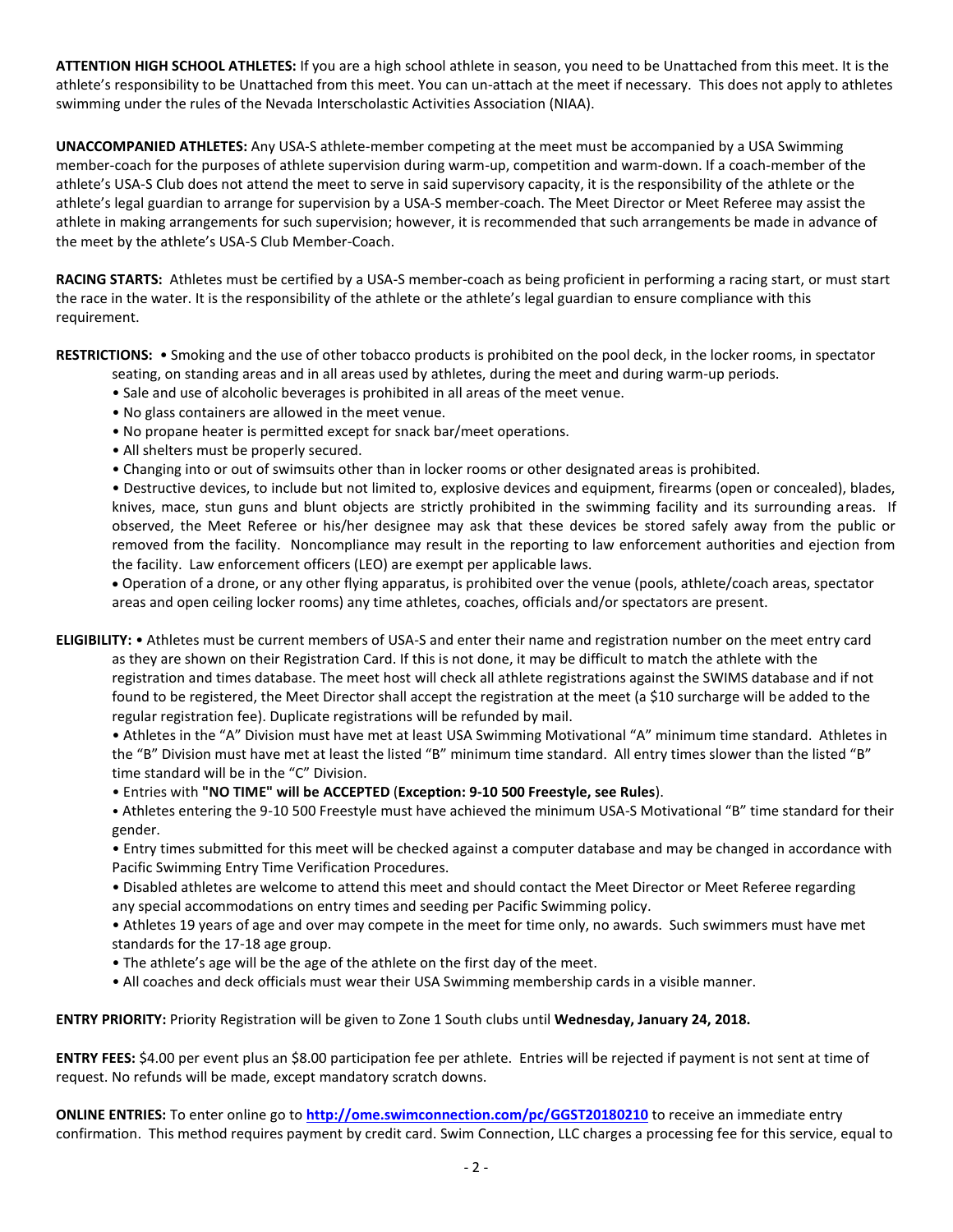\$1 per athlete plus 5% of the total Entry Fees. Please note that the processing fee is a separate fee from the Entry Fees. If you do not wish to pay the processing fee, enter the meet using a mail entry. **Entering online is a convenience, is completely voluntary, and is in no way required or expected of an athlete by Pacific Swimming.** Online entries will be accepted through Wednesday, **January 31, 2018.**

**MAILED OR HAND DELIVERED ENTRIES**: Entries must be on the attached consolidated entry form. Forms must be filled out completely and printed clearly with athlete's best time. Entries must be postmarked by midnight, Monday, **January 29, 2018** or hand delivered by 6:30 p.m. Wednesday, **January 31, 2018**. No late entries will be accepted. Requests for confirmation of receipt of entries should include a self-addressed envelope.

| Make check payable to:           | <b>Gilroy Gators Swim Team</b>     |
|----------------------------------|------------------------------------|
| Mail or hand deliver entries to: | Dave Dunkle<br>6322 Poppyfield St. |
|                                  | <b>Gilroy, CA 95020</b>            |

**CHECK-IN:** The meet will be deck seeded. Athletes must check-in at the Clerk-of-Course. No event shall be closed more than 30 minutes before the scheduled start of the session. Close of check-in for all individual events shall be no more than 60 minutes before the estimated time of the start of the first heat of the event. Athletes who do not check in will not be seeded and will not be allowed to compete in that event.

**SCRATCHES:** Any athletes not reporting for or competing in an individual timed final event that they have checked in for shall not be penalized.

**AWARDS:** Individual awards will be awarded in the A, B and C Division. Ribbons for the first through eighth place will be given to the following age groups: 8 & under, 9-10, 11-12, 13-14, and 15-18 age groups. No awards given for athletes 19 years of age and older. Awards will not be mailed.

**ADMISSION:** Free. A meet program will be available for a fee.

**SNACK BAR & HOSPITALITY:** A snack bar will be available throughout the competition. Coaches and working deck officials will be provided lunch. Hospitality will serve refreshments to timers and volunteers.

**MISCELLANEOUS:** No overnight parking is allowed. Facilities will not be provided after meet hours. Facilities will not be provided after meet hours. Please note signs and avoid parking in restricted areas. Access ways, passage ways, doorways must remain clear of chairs, seats, bulky items and bags per compliance with Fire Marshall's orders.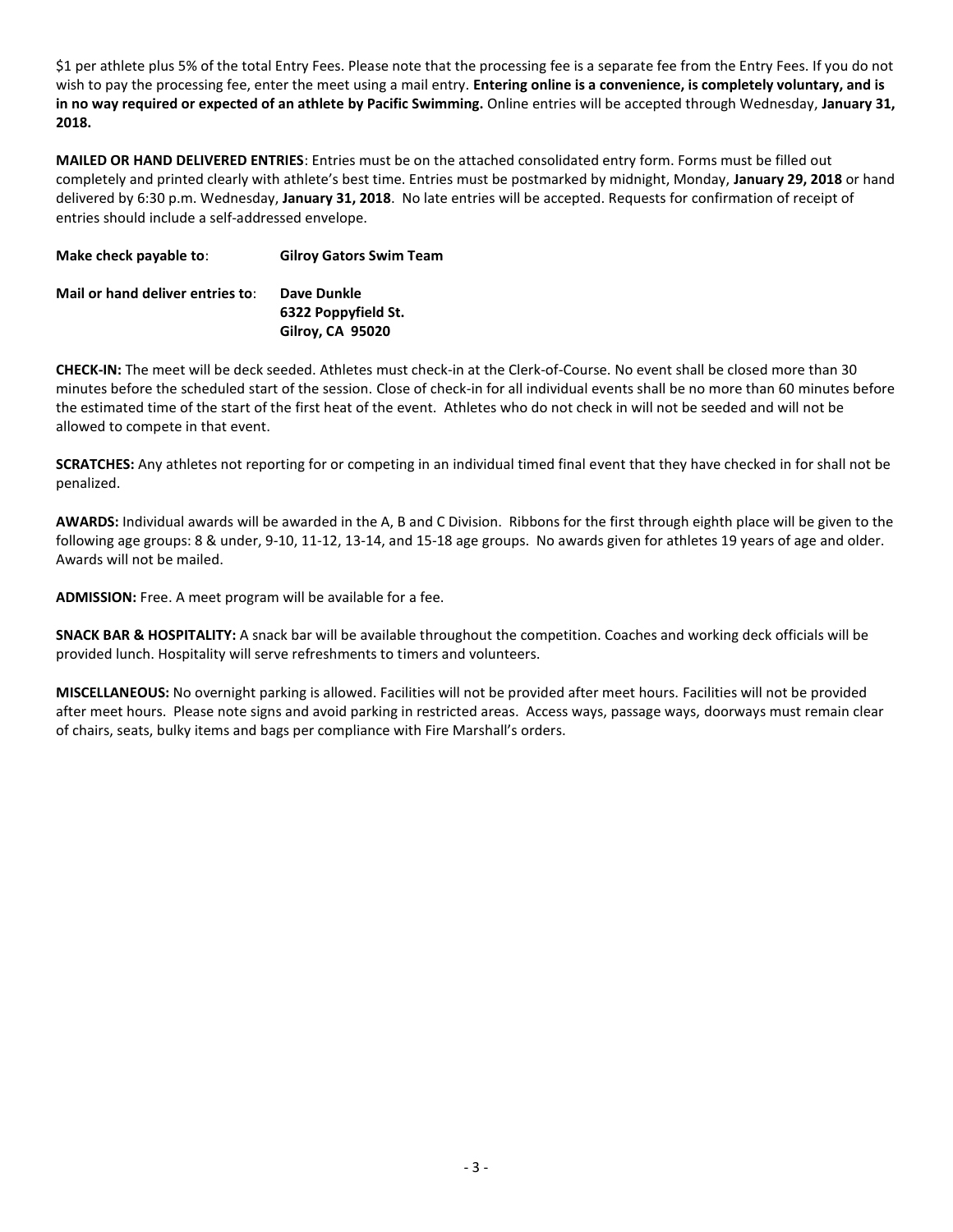## **EVENT SUMMARY**

| <b>SATURDAY</b> |                 |                 |                 | <b>SUNDAY</b>     |                 |                  |                  |  |  |
|-----------------|-----------------|-----------------|-----------------|-------------------|-----------------|------------------|------------------|--|--|
| 8 & UN          | $9 - 10$        | $11 - 12$       | $13 - 18$       | <b>8 &amp; UN</b> | $9 - 10$        | $11 - 12$        | $13 - 18$        |  |  |
| 25 BACK         | 50 BACK         | 400 IM          | 400 IM          | <b>25 FLY</b>     | <b>50 FLY</b>   | <b>200 FLY</b>   | <b>200 FLY</b>   |  |  |
| 25 BREAST       | 50 BREAST       | 100 BACK        | 200 BACK        | 25 FREE           | 100 BACK        | 50 BREAST        | 50 FREE          |  |  |
| 50 BACK         | <b>100 FLY</b>  | 200 BREAST      | 100 BREAST      | 100 IM            | 200 IM          | <b>200 FREE</b>  | 200 IM           |  |  |
| 50 FREE         | 50 FREE         | <b>50 FLY</b>   | <b>100 FLY</b>  | <b>100 FREE</b>   | <b>500 FREE</b> | 200 IM           | <b>1000 FREE</b> |  |  |
|                 | <b>100 FREE</b> | <b>100 FLY</b>  | <b>200 FREE</b> |                   |                 | <b>1000 FREE</b> |                  |  |  |
|                 |                 | <b>100 FREE</b> |                 |                   |                 |                  |                  |  |  |

## **ORDER OF EVENTS**

| SATURDAY, SEPTEMBER 30, 2017 |                  |                |               | SUNDAY, OCTOBER 1, 2017 |             |
|------------------------------|------------------|----------------|---------------|-------------------------|-------------|
| <b>EVENT#</b>                | <b>EVENT</b>     | <b>EVENT#</b>  | <b>EVENT#</b> | <b>EVENT</b>            | <b>EVEN</b> |
| $\mathbf{1}$                 | 13-18 400 I.M.   | $\overline{2}$ | 41            | 13-18 200 Fly           | 42          |
| $\overline{3}$               | 11-12 400 I.M.   | 4              | 43            | 11-12 200 Fly           | 44          |
| 5                            | 8-UN 25 Back     | 6              | 45            | 9-10 50 Fly             | 46          |
| $\overline{7}$               | 9-10 50 Back     | 8              | 47            | 8-UN 25 Fly             | 48          |
| 9                            | 11-12 100 Back   | 10             | 48            | 11-12 50 Breast         | 50          |
| 11                           | 13-18 200 Back   | 12             | 51            | 13-18 50 Free           | 52          |
| 13                           | 8-UN 25 Breast   | 14             | 53            | 8-UN 25 Free            | 54          |
| 15                           | 9-10 50 Breast   | 16             | 55            | 9-10 100 Back           | 56          |
| 17                           | 11-12 200 Breast | 18             | 57            | 11-12 200 Free          | 58          |
| 19                           | 13-18 100 Breast | 20             | 59            | 13-18 200 I.M           | 60          |
| 21                           | 8-UN 50 Back     | 22             | 61            | 8-UN 100 I.M.           | 62          |
| 23                           | 9-10 100 Fly     | 24             | 63            | 9-10 200 I.M.           | 64          |
| 25                           | 11-12 50 Fly     | 26             | 65            | 11-12 200 I.M.          | 66          |
| 27                           | 13-18 100 Fly    | 28             | 67            | 8-UN 100 Free           | 68          |
| 29                           | 8-UN 50 Free     | 30             | 69            | 9-10 500 Free           | 70          |
| 31                           | 9-10 50 Free     | 32             | 71            | 11-18 1000 Free         | 72          |
| 33                           | 11-12 100 Fly    | 34             |               |                         |             |
| 35                           | 9-10 100 Free    | 36             |               |                         |             |
| 37                           | 11-12 100 Free   | 38             |               |                         |             |
| 39                           | 13-18 200 Free   | 40             |               |                         |             |

|                | SATURDAY, SEPTEMBER 30, 2017 |                |               | SUNDAY, OCTOBER 1, 2017 |               |  |  |  |
|----------------|------------------------------|----------------|---------------|-------------------------|---------------|--|--|--|
| <b>EVENT#</b>  | <b>EVENT</b>                 | <b>EVENT#</b>  | <b>EVENT#</b> | <b>EVENT</b>            | <b>EVENT#</b> |  |  |  |
| 1              | 13-18 400 I.M.               | $\overline{2}$ | 41            | 13-18 200 Fly           | 42            |  |  |  |
| 3              | 11-12 400 I.M.               | 4              | 43            | 11-12 200 Fly           | 44            |  |  |  |
| 5              | 8-UN 25 Back                 | 6              | 45            | 9-10 50 Fly             | 46            |  |  |  |
| $\overline{7}$ | 9-10 50 Back                 | 8              | 47            | 8-UN 25 Fly             | 48            |  |  |  |
| 9              | 11-12 100 Back               | 10             | 48            | 11-12 50 Breast         | 50            |  |  |  |
| 11             | 13-18 200 Back               | 12             | 51            | 13-18 50 Free           | 52            |  |  |  |
| 13             | 8-UN 25 Breast               | 14             | 53            | 8-UN 25 Free            | 54            |  |  |  |
| 15             | 9-10 50 Breast               | 16             | 55            | 9-10 100 Back           | 56            |  |  |  |
| 17             | 11-12 200 Breast             | 18             | 57            | 11-12 200 Free          | 58            |  |  |  |
| 19             | 13-18 100 Breast             | 20             | 59            | 13-18 200 I.M           | 60            |  |  |  |
| 21             | 8-UN 50 Back                 | 22             | 61            | 8-UN 100 I.M.           | 62            |  |  |  |
| 23             | 9-10 100 Fly                 | 24             | 63            | 9-10 200 I.M.           | 64            |  |  |  |
| 25             | 11-12 50 Fly                 | 26             | 65            | 11-12 200 I.M.          | 66            |  |  |  |
| 27             | 13-18 100 Fly                | 28             | 67            | 8-UN 100 Free           | 68            |  |  |  |
| 29             | 8-UN 50 Free                 | 30             | 69            | 9-10 500 Free           | 70            |  |  |  |
| 31             | 9-10 50 Free                 | 32             | 71            | 11-18 1000 Free         | 72            |  |  |  |

Use the following URL to find the time standards: <http://www.pacswim.org/swim-meet-times/standards>